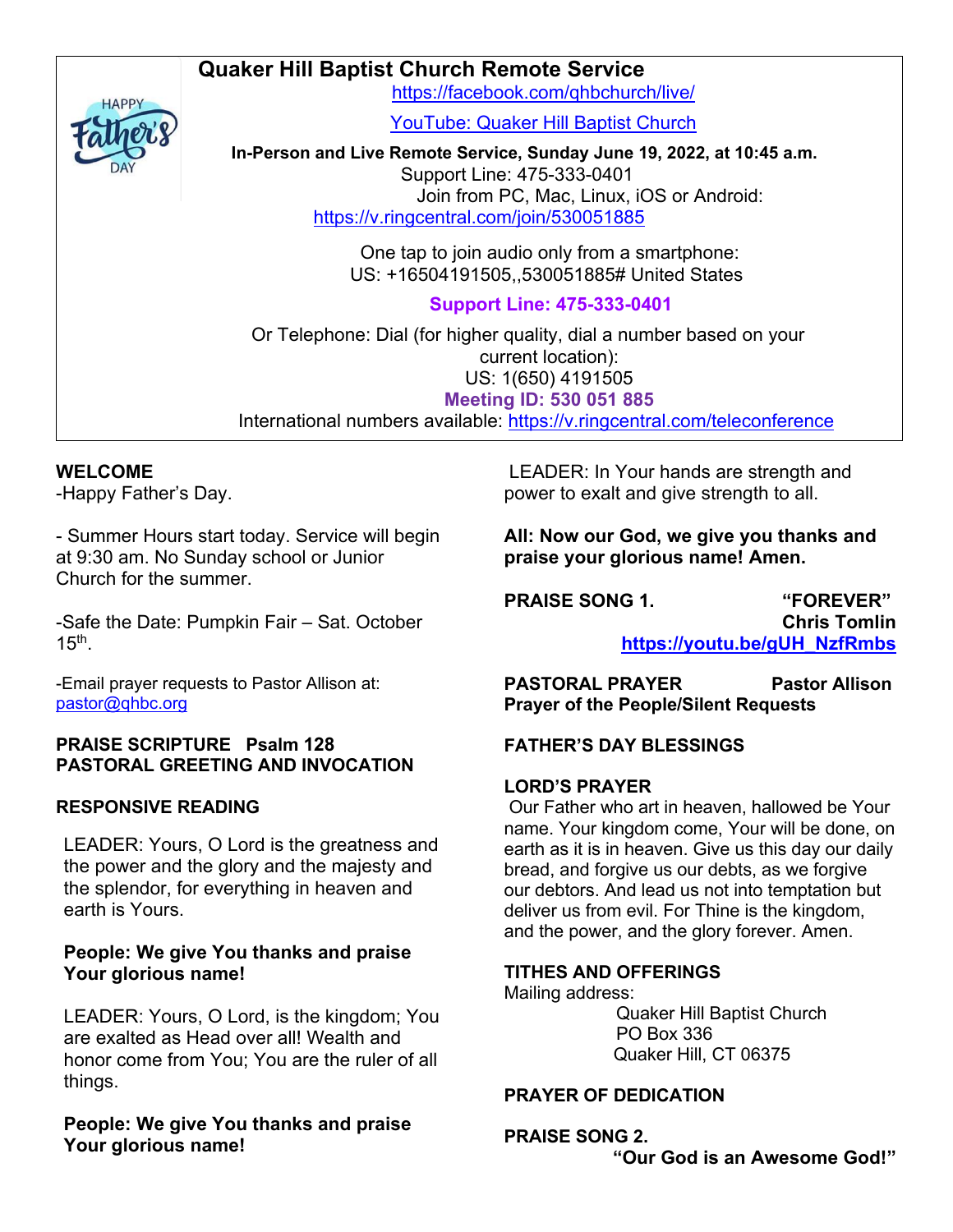#### **Michael W. Smith https://youtu.be/smZwG-auxC8 SCRIPTURE Exodus 20:12 NASB**

# 12 "Honor your father and your mother, so that

your days may be prolonged on the land which the Lord your God gives you.

#### **John 3:16 NASB**

16 "For God so loved the world, that He gave His only Son, so that everyone who believes in Him will not perish but have eternal life.

# **MONTHLY PRAISE CHORUS "Hymn of the Holy Spirit"**

 **Pat Barrett**

**https://www.youtube.com/watch?v=LgguVaGqHE8**



**CLOSING SONG**

**"Lord, I Give You My Heart" -Hillsong https://youtu.be/FHMjhz8aHTw**

**BENEDICTION/BLESSING Pastor Allison**

#### **PRAYERS**

Prayers for Baptism candidates Charlie's friend Sue lost her brother Robin's friend, Sue's daughter Kim for surgery again Sally's son and daughter recovering from covid Prayers for Rick in rehab Gloria lost her  $2^{nd}$  son (Robin) Steve needs continued prayer for his heart condition Prayers for Billy Prayers for Claude's procedure Prayers for Sally's husband Ralph Rebecca's friend Diana health problems continue Deb's coworker, Denise, has cancer & treatment The families affected by violence

People of Ukraine Prayers for Karen's health Prayers for Larry Prayers for baby Emma and family Prayers for Chickie recovery from cancer Prayers for health for Sally's sister Peggy Continued prayers for the church and to draw closer to God Keeping Christians' spirits sweet and loving Worldwide persecuted church and faith revival

#### **PRAISE SONG 1 "FOREVER" Chris Tomlin https://youtu.be/gUH\_NzfRmbs**

Give thanks to the Lord, our God and King His love endures forever For He is good, He is above all things His love endures forever Sing praise, sing praise

With a mighty hand and outstretched arm His love endures forever For the life that's been reborn His love endures forever Sing praise, sing praise Sing praise, sing praise

Forever, God is faithful Forever, God is strong Forever, God is with us Forever

From the rising to the setting sun His love endures forever And by the grace of God, we will carry on His love endures forever Sing praise, sing praise Sing praise, sing praise, yeah

Forever, God is faithful Forever, God is strong Forever, God is with us Forever, forever Forever, God is faithful Forever, God is strong Forever, God is with us Forever

Sing praise, sing praise Sing praise, sing praise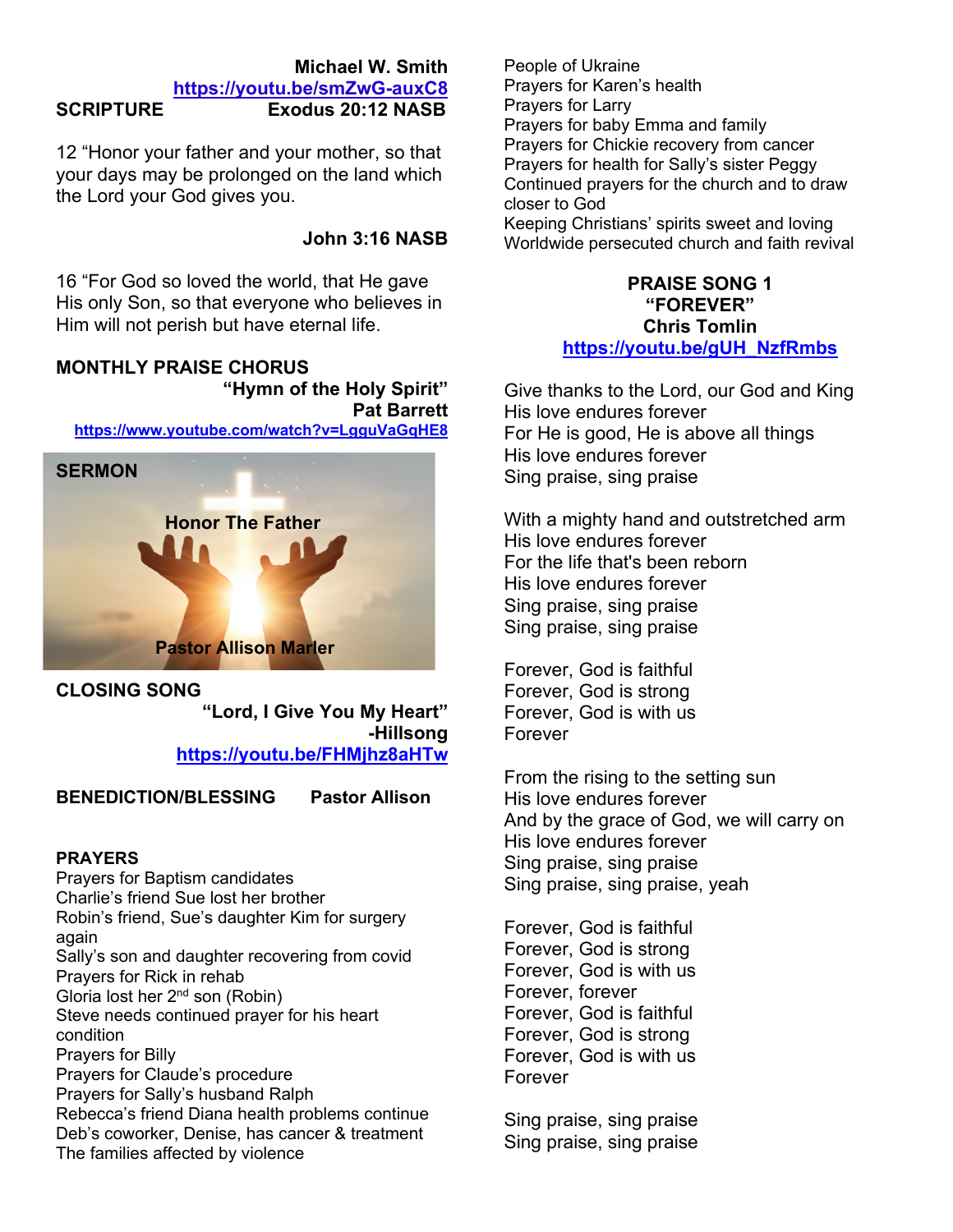Oh, sing praise, sing praise Sing praise, sing praise Forever, God is faithful Forever, God is strong Forever, God is with us Forever, yes You are Forever, You are faithful Forever, You are strong Forever, You are with us Forever, forever

> **PRAISE SONG 2. "Our God is an Awesome God!" Michael W. Smith https://youtu.be/smZwG-auxC8**

Our God is an awesome God He reigns from heaven above With wisdom, power, and love Our God is an awesome God (Repeat 9 times)

Our God is an awesome God He reigns from heaven above With wisdom, power, and love Our God is an awesome God Our God is an awesome God Our God is an awesome God (Hallelujah!)

# **MONTHLY PRAISE CHORUS "Hymn of the Holy Spirit" Pat Barrett**

**https://www.youtube.com/watch?v=LgguVaGqHE8**

Holy Spirit, guide my vision Help me see the way You see Always Jesus, ever Jesus Christ in all is Christ in me

Holy Spirit, guide my speaking Words of grace in truth abound Let my lips be filled with stories Of the mercy that I've found

You're the light You're my path You're the shepherd of my soul All I am All I have Holy Spirit, lead me on

Holy Spirit, guide my hearing Wake my ears to words You speak In the thunder and the stillness Let Your voice be clear in me Let Your voice be clear in me

You're the light You're my path You're the shepherd of my soul All I am All I have Holy Spirit, lead me on Oh, You're the light You're my path You're the shepherd of my soul All I am All I have Holy Spirit, lead me on

Holy Spirit, lead me onward Walking through the great unknown Trusting, leaning, holding, clinging Till the day You lead me home

Oh, guide my feet Oh, guide my feet Lead me on Lead me on, Lord

Holy Spirit, open up my eyes Holy Spirit, open up my heart Open up my ears You show me where You lead me I will follow

You're the light You're my path You're the shepherd of my soul All I am All I have Holy Spirit, lead me on Holy Spirit, lead me on

> **"Lord, I Give You My Heart" -Hillsong https://youtu.be/FHMjhz8aHTw**

… This is my desire To honor You Lord, with all my heart